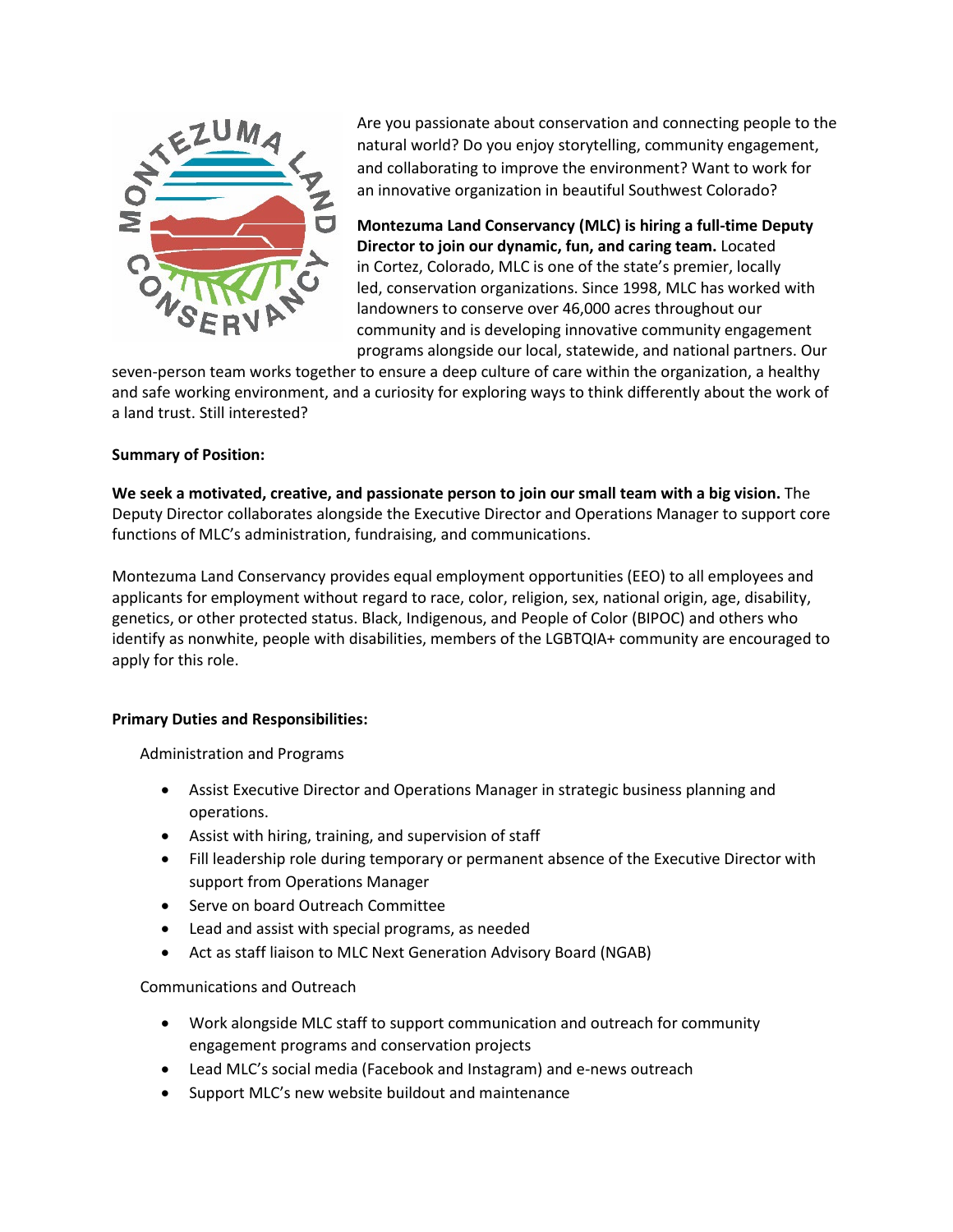- Oversee MLC's printed newsletter content development
- Develop community outreach materials to share MLC's stories of success for programs and conservation efforts
- Manage press releases and media outreach for events and grant announcements
- Make sure MLC's outreach is available and accessible to a broad diversity of community members
- Work with MLC staff and consultants to develop outreach and communications calendar
- Lead planning and implementation of MLC events

# Membership and Development

- Lead annual appeal and renewal campaigns
- Organize membership outreach events with board and staff support
- Foster existing and create new major revenue streams
- Support Executive Director in grant writing, management, and reporting
- Lead business member outreach and MLC's donor relations
- Manage and track donation and membership data and outreach

#### Board of Directors

- Assist Executive Director as point of contact with MLC Board of Directors
- Ensure staff support to the board and committees
- Support new board member recruitment, onboarding, and engagement with executive director

# **Minimum Qualifications:**

- College degree or commensurate professional experience in related fields
- Enthusiasm for land conservation, community engagement, and the southwestern Colorado landscape
- Proven track record in clear communication, both written and verbal
- Proven success with grant writing
- Valid driver's license and reliable transportation
- Proficiency with Microsoft Office 365 and Suite

# **Skills and Desired Attributes:**

- Creative thinker with a self-driven work ethic
- Commitment to and enthusiasm for land conservation and community engagement
- Value for a team-oriented work environment
- Passion for communicating story to a diverse audience
- Ability to build key relationships
- Attention to detail and organizational skills
- Strong critical thinking skills